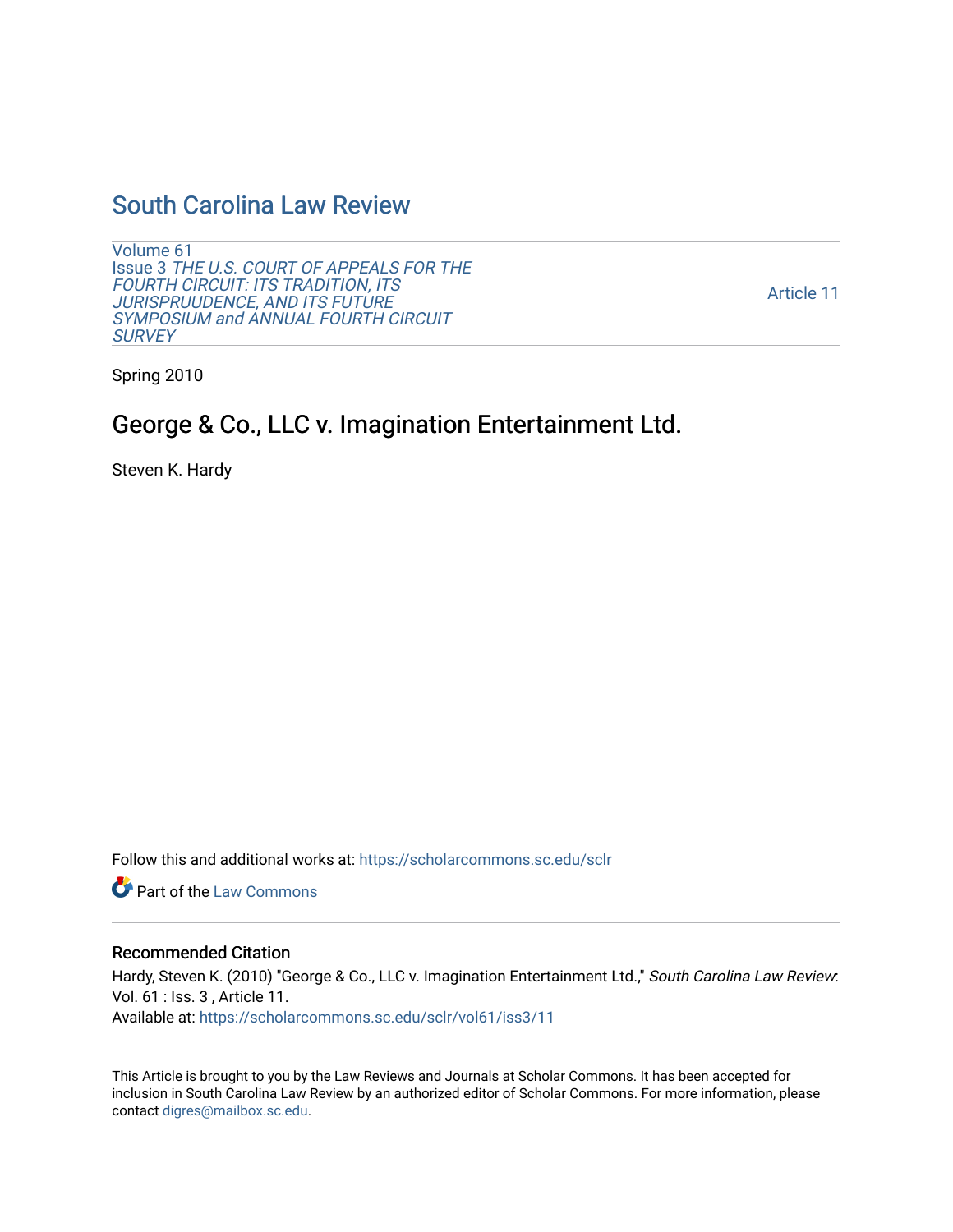## *GEORGE & Co., LLC v. IMA GINATION ENTERTAINMENT L TD.*

The primary purpose of trademark law is to protect marks that consumers use to recognize sources of products.<sup>1</sup> A trademark that indicates a source can be a "word, name, symbol, or device."<sup>2</sup> "[A] trademark not only 'protects the goodwill represented by particular marks,' but also allows 'consumers readily to recognize products and their source,' preventing 'consumer confusion between products and between sources of products."<sup>3</sup> Under the Lanham Act,<sup>4</sup> one of the principal ways of protecting trademark rights is through an infringement action.<sup>5</sup>

In the 2009 trademark infringement case *George & Co., LLC v. Imagination Entertainment Ltd.*,<sup>6</sup> the United States Court of Appeals for the Fourth Circuit upheld a summary judgment order of no infringement in favor of the defendant.<sup>7</sup> Specifically, the court analyzed and further developed two broad topics in trademark law: likelihood of confusion8 and obtaining and maintaining trademark rights.<sup>9</sup>

At issue in this case was a rudimentary dice game.<sup>10</sup> The game requires at least three players, chips, and three specially made dice with each side marked with an "L," "C," "R," or dot.<sup>11</sup> Each player begins with three chips.<sup>12</sup> After rolling the dice,  $13$  the roller gives one chip to the player on his left for each "L" rolled, gives one chip to the player on his right for each "R" rolled, and places one in the center pile for each "C" rolled. 14 Dots do not require the movement of chips. 15 The players in the game take turns rolling, and the number of chips in the center pile continues to grow throughout the game.<sup>16</sup> When only one player still holds chips, the game ends and that player wins.<sup>17</sup>

The plaintiff-appellant George & Company, LLC (George) and the defendant-appellee Imagination Entertainment Ltd. (Imagination) each marketed and sold equivalent versions of this game.<sup>18</sup> For purposes of summary judgment, the court accepted George's assertion that it sold the game from 1983 to 1991

- 4. 15 U.S.C. §§ 1051-1141n (2006).
- *5. See* id. § 1114(1).
- 6. 575 F.3d 383 (4th Cir. 2009).
- *7. Id.* at **389.**
- 8. *See id.* at 392-400.
- 9. *See* id. at 400-04.
- 10. **Id.** at 389.
- 11. **Id.**

12. **Id.**

13. If a player has at least three chips, he rolls all three dice. *Id.* Otherwise, he will roll as many dice as he has chips. **Id.**

14. **Id.**

16. **Id.**

18. *Id.* at 389.

<sup>1.</sup> George & Co., LLC v. Imagination Entm't Ltd., 575 F.3d 383, 392-93 (4th Cir. 2009) (citing OBX-Stock, Inc. v. Bicast, Inc., 558 F.3d 334, 339 (4th Cir. 2009)).

<sup>2.</sup> **Id.** at 392 (citing 15 U.S.C. § 1127 (2006)).

<sup>3.</sup> **Id.** at 392-93 (quoting *OBX-Stock, Inc.,* 558 F.3d at 339).

*<sup>15.</sup>* **Id.**

<sup>17.</sup> *Id.* at 389-90.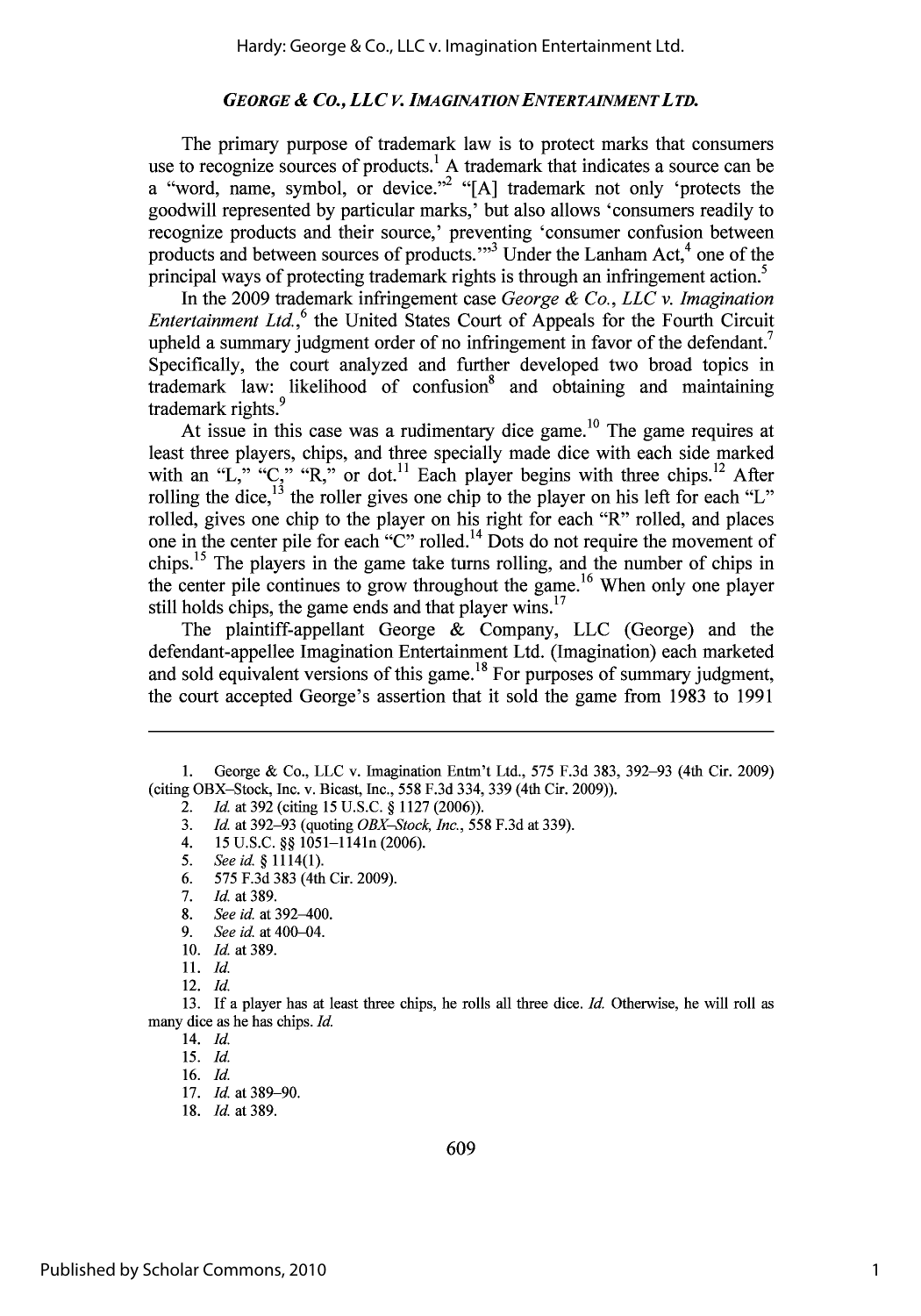#### 610

## SOUTH CAROLINA LAW REVIEW

[VOL. **61 : 609**

under the names "LCR" and "LEFT CENTER RIGHT," but it noted that the evidence supporting this assertion was weak.<sup>19</sup> Beginning in 1992, George sold the game "exclusively under the LCR name," for which it owned a federally registered trademark.<sup>20</sup> The packaging for the product was predominately white and contained various features, including a graphic of three rolling "L," "C," and "R" dice (the Rolling Dice Design)<sup>21</sup> designated with a "TM"; the tagline "Left, Center or Right-Don't Lose Your Chips' (the Tagline)"; a design with the same three dice and arrows with the words "Left," "Center," and "Right" indicating the movement of chips (the Arrows Design); and smaller versions of the Rolling Dice Design alongside informative statements.<sup>22</sup> Imagination first marketed its version of the game under the name "LeFT CeNTeR RIGHT" (LEFT CENTER RIGHT) in 2006 and first sold it in 2007.<sup>23</sup> After the U.S. Patent and Trademark Office (USPTO) twice rejected the proposed LEFT CENTER RIGHT mark for placement on the Principal Register for being merely descriptive with no secondary meaning, Imagination succeeded in having it placed on the Supplemental Register.<sup>24</sup> The packaging for this version was predominately red and contained the LEFT CENTER RIGHT name, the words "The Addictive Dice Game," Imagination's name, and other information.<sup>25</sup>

In May 2007, George filed suit in the United States District Court for the Eastern District of Virginia, claiming that under the Lanham Act Imaginationhad infringed its trademark rights in both LCR and LEFT CENTER RIGHT.<sup>26</sup> The district court granted summary judgment for Imagination on both counts after finding that there was no likelihood of confusion between Imagination's use of LEFT CENTER RIGHT and George's use of LCR and that "George had no federal trademark rights in LEFT CENTER RIGHT."<sup>27</sup> The Fourth Circuit affirmed.28

The Fourth Circuit first reviewed George's claim that Imagination infringed its rights in LCR.<sup>29</sup> For a trademark infringement suit to be successful, the plaintiff must demonstrate ownership of a valid and protectable mark and show that the defendant created a likelihood of confusion when using a "'reproduction,

<sup>19.</sup> *Id.* at 390 & n.2.

<sup>20.</sup> *Id.* at 390. George never applied for registration of LEFT CENTER RIGHT. *Id.*

<sup>21.</sup> *Id.* George also held a federally registered trademark in this design. *See id.*

<sup>22.</sup> *Id.* at 390-91. After filing suit, George introduced new packaging that was blue in color and contained an "®" designating the Rolling Dice Design and a "T<sup>M</sup>" after the Arrow Design. *Id.* at 391.

<sup>23.</sup> *Id.* at **391.**

<sup>24.</sup> *Id.* at 391-92.

<sup>25.</sup> *Id.* at 392. 26. **Id.**

<sup>27.</sup> **Id.**

<sup>28.</sup> *Id.* at 404.

<sup>29.</sup> *Id.* at 392.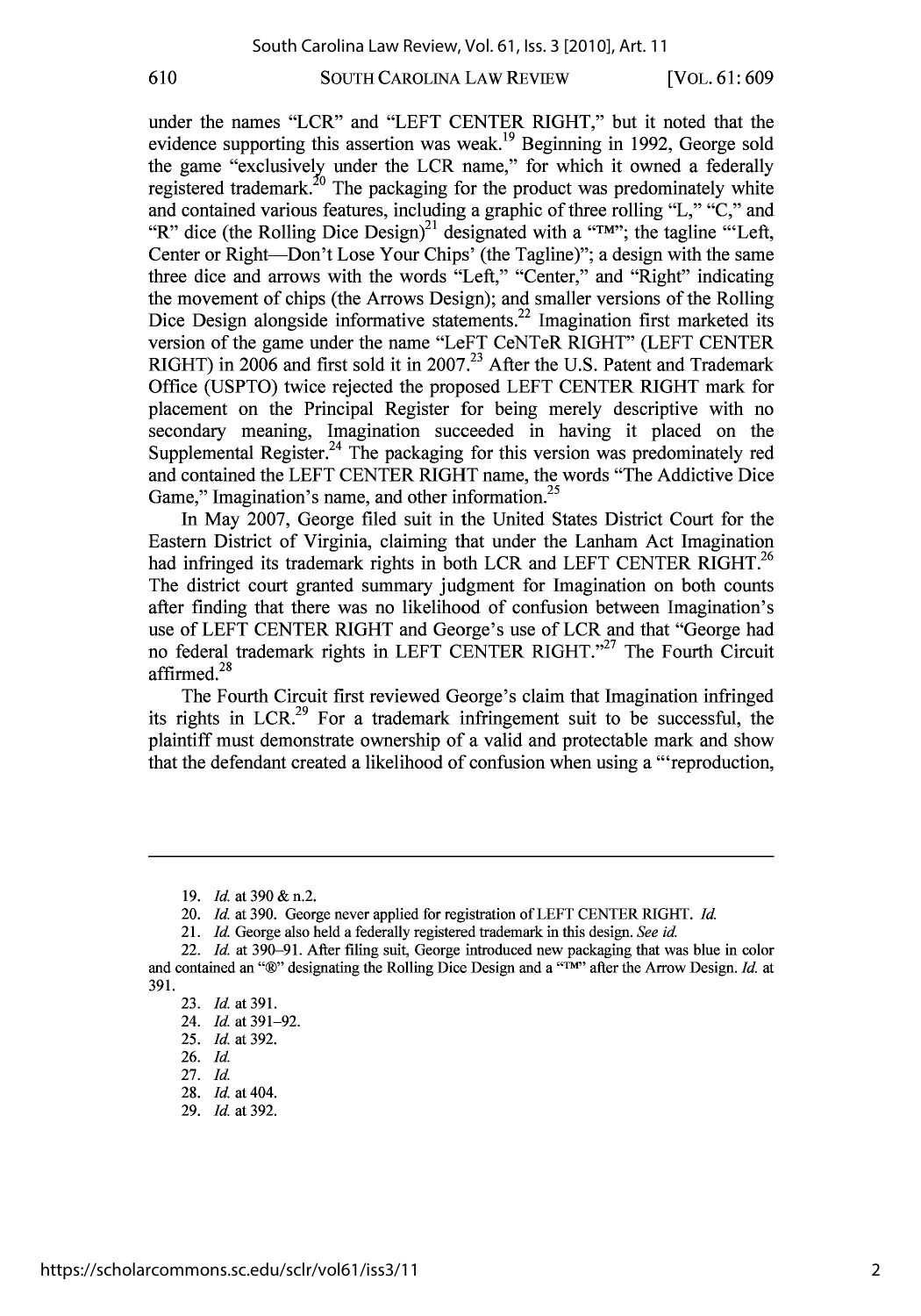## 2010] *GEORGE & CO., LLC V. IMAGINATION ENTERTAINMENT LTD.* 611

counterfeit, copy, or colorable imitation' of that mark."<sup>30</sup> The parties agreed that George held a valid mark in LCR, so the court needed to consider only the second element.<sup>31</sup> The Fourth Circuit applied a nine-factor likelihood of confusion test, noting that it is only a guide and that all factors are not equal.<sup>32</sup> The nine factors are as follows:

(1) the strength or distinctiveness of the plaintiff's mark as actually used in the marketplace; (2) the similarity of the two marks to consumers; (3) the similarity of the goods or services that the marks identify; (4) the similarity of the facilities used by the markholders; (5) the similarity of advertising used by the markholders; (6) the defendant's intent; (7) actual confusion; (8) the quality of the defendant's product; and (9) the sophistication of the consuming public. $33$ 

The court agreed with the district court and found that only the third, fourth, and fifth factors favored George.<sup>34</sup> This was a consequence of the two versions of the game being "nearly identical" and the parties competing in common markets.<sup>35</sup> The eighth and ninth factors were not relevant to the analysis and therefore did not favor a party.<sup>36</sup> Courts use the eighth factor, which focuses on the quality of the product, when cheaper versions or "knockoffs" are at issue and do not apply it to comparatively or higher priced goods, as was the case here.<sup>37</sup> Courts apply the ninth factor—"the sophistication of the consuming public" only when the consumer market is a subset of the public and not the entire public **<sup>38</sup>** at-large, as was the case here.

The remaining, and more important, factors-one, two, six, and sevenfavored Imagination.<sup>39</sup> The Fourth Circuit provided a very thorough analysis for the first factor regarding the strength of George's mark. The court broke the analysis into two parts: "conceptual strength and commercial strength."<sup>40</sup> In

37. **Id.** at 399 (citing *Sara Lee Corp.,* 81 F.3d at 467).

38. *Id.* at 400 (citing *Sara Lee Corp.,* 81 F.3d at 467).

39. *See id.* at 393-99.

<sup>30.</sup> *Id.* at 393 (quoting 15 U.S.C. § 1114(1)(a) (2006); CareFirst of Md., Inc. v. First Care, P.C., 434 F.3d 263, 267 (4th Cir. 2006); Petro Stopping Ctrs., L.P. v. James River Petrol., Inc., 130 F.3d 88, 91 (4th Cir. 1997)).

<sup>31.</sup> *Id.*

<sup>32.</sup> *Id.* (citing Anheuser-Busch, Inc. v. L. & L. Wings, Inc., 962 F.2d 316, 320 (4th Cir. 1992)).

<sup>33.</sup> **Id.** The Fourth Circuit adopted factors one through seven in *Pizzeria Uno Corp. v. Temple,* 747 F.2d 1522, 1527 (4th Cir. 1984). It adopted factors eight and nine in *Sara Lee Corp. v. Kayser-Roth Corp.,* 81 F.3d 455, 463-64 (4th Cir. 1996) (citing Perini Corp. v. Perini Constr., Inc., 915 F.2d 121, 127 (4th Cir. 1990)).

<sup>34.</sup> *George & Co., LLC,* 575 F.3d at 393, 397.

<sup>35.</sup> *See id.* at 397.

<sup>36.</sup> *Id.* at 399-400.

<sup>40.</sup> *See* id. at 393 (citing CareFirst of Md., Inc. v. First Care, P.C., 434 F.3d 263, 267 (4th Cir. 2006)).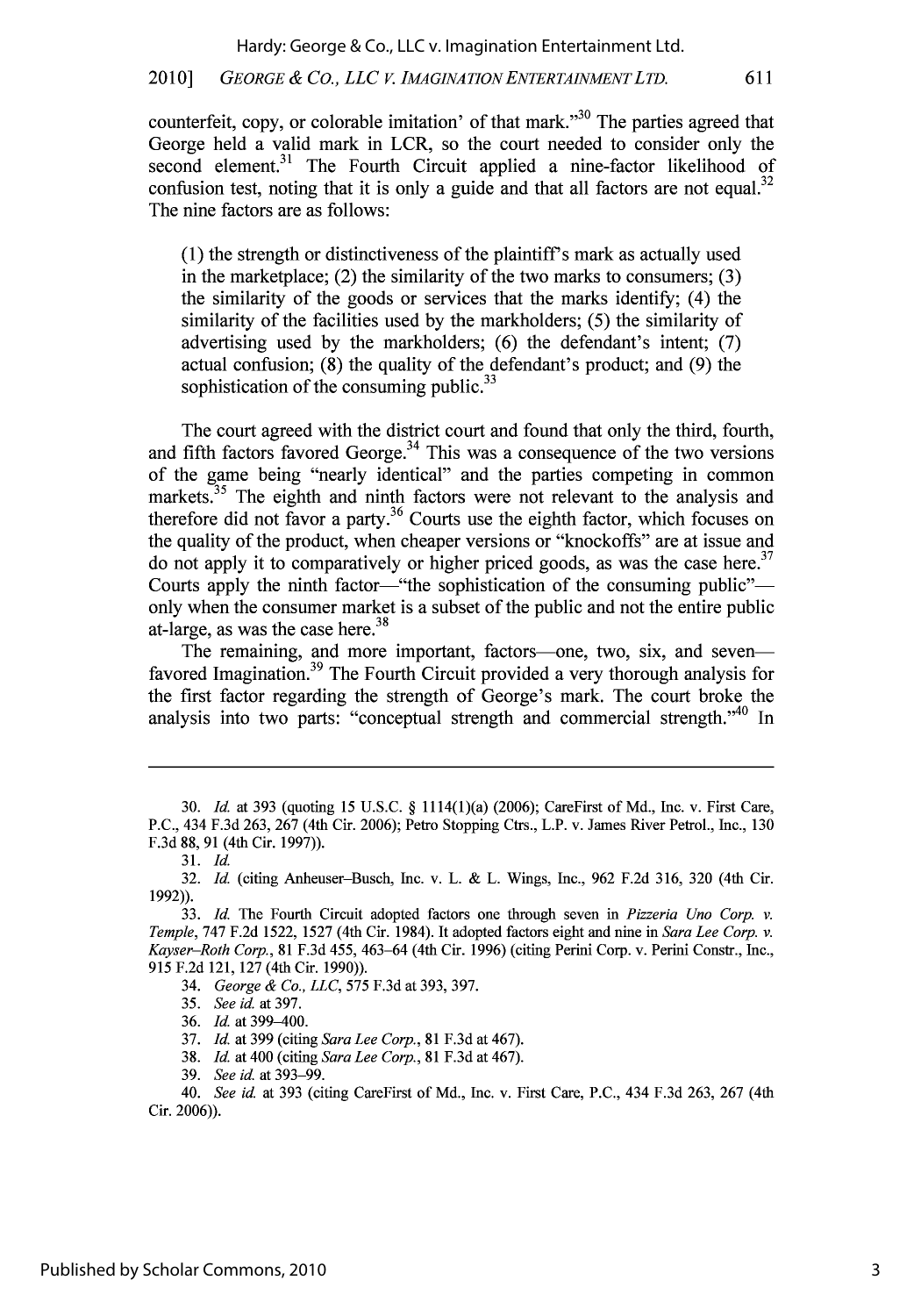#### 612

SOUTH CAROLINA LAW REVIEW

[VOL. **61 : 609**

analyzing conceptual strength, the court considered which "one of four categories of distinctiveness" was appropriate for the LCR mark: generic, descriptive, suggestive, or arbitrary or fanciful.<sup>41</sup> For each category, the court also provided background explanations and examples. <sup> $42$ </sup> The court noted that George was able to register LCR with the USPTO without showing secondary meaning.43 Because secondary meaning is required to register merely descriptive marks, the failure to show secondary meaning resulted in a presumption that the mark was at least suggestive.<sup>44</sup> While the Fourth Circuit may have doubted this administrative determination, the court recognized its obligation to defer to the  $USPTO.<sup>45</sup>$  Furthermore, Imagination failed to challenge this presumption in district court.<sup>46</sup> Regarding the measure of commercial strength, the Fourth Circuit applied the six-factor *Perini* test for secondary meaning.<sup>47</sup> The court concluded that no secondary meaning was associated with LCR because current or future customers would not necessarily make a connection between LCR and George.<sup>48</sup> Although the mark fit into the suggestive category for conceptual strength, the weak commercial strength resulted in an overall finding of a weak  $mark.<sup>49</sup>$ 

Under the second factor, the Fourth Circuit affirmed the district court's finding that LCR and LEFT CENTER RIGHT are dissimilar because they did not look or sound alike.<sup>50</sup> While George argued that LCR was an abbreviation for LEFT CENTER RIGHT, the court found that, even if true, the packaging of the two versions was different enough for the products to be dissimilar.<sup>51</sup> Additionally, the court noted that the source names were on the packaging and that a side-by-side comparison suggested different marks. $52$ 

The sixth factor-predatory intent-can sometimes be a "major" factor because an intent to confuse the public can be strong evidence of likelihood of confusion.<sup>53</sup> The Fourth Circuit found that LEFT CENTER RIGHT was a

44. **Id.**

*45. See id.* (citing Lone Star Steakhouse & Saloon, Inc. v. Alpha of Va., Inc., 43 F.3d 922, 934 (4th Cir. 1995)).

46. **Id.**

47. *Id. The Perini* factors comprise of the following: "(1)the plaintiff's advertising expenditures; (2) consumer studies linking the mark to a source; (3) the plaintiff's record of sales success; (4) unsolicited media coverage of the plaintiff's business; (5) attempts to plagiarize the mark; and (6) the length and exclusivity of the plaintiff's use of the mark." *Id.* (citing Perini Corp. v. Perini Constr., Inc., 915 F.2d 121, 125 (4th Cir. 1990)).

48. *Id.* at 396.

49. **Id.**

50. **Id.**

51. **Id.**

52. *Id.* at 397.

53. *Id.* (citing Pizzeria Uno Corp. v. Temple, 747 F.2d 1522, 1535 (4th Cir. 1984)).

<sup>41.</sup> *Id.* at 393-94 (citing Pizzeria Uno Corp. v. Temple, 747 F.2d 1522, 1527 (4th Cir. 1984)).

<sup>42.</sup> *See id.* at 394.

<sup>43.</sup> *See id.* at 395.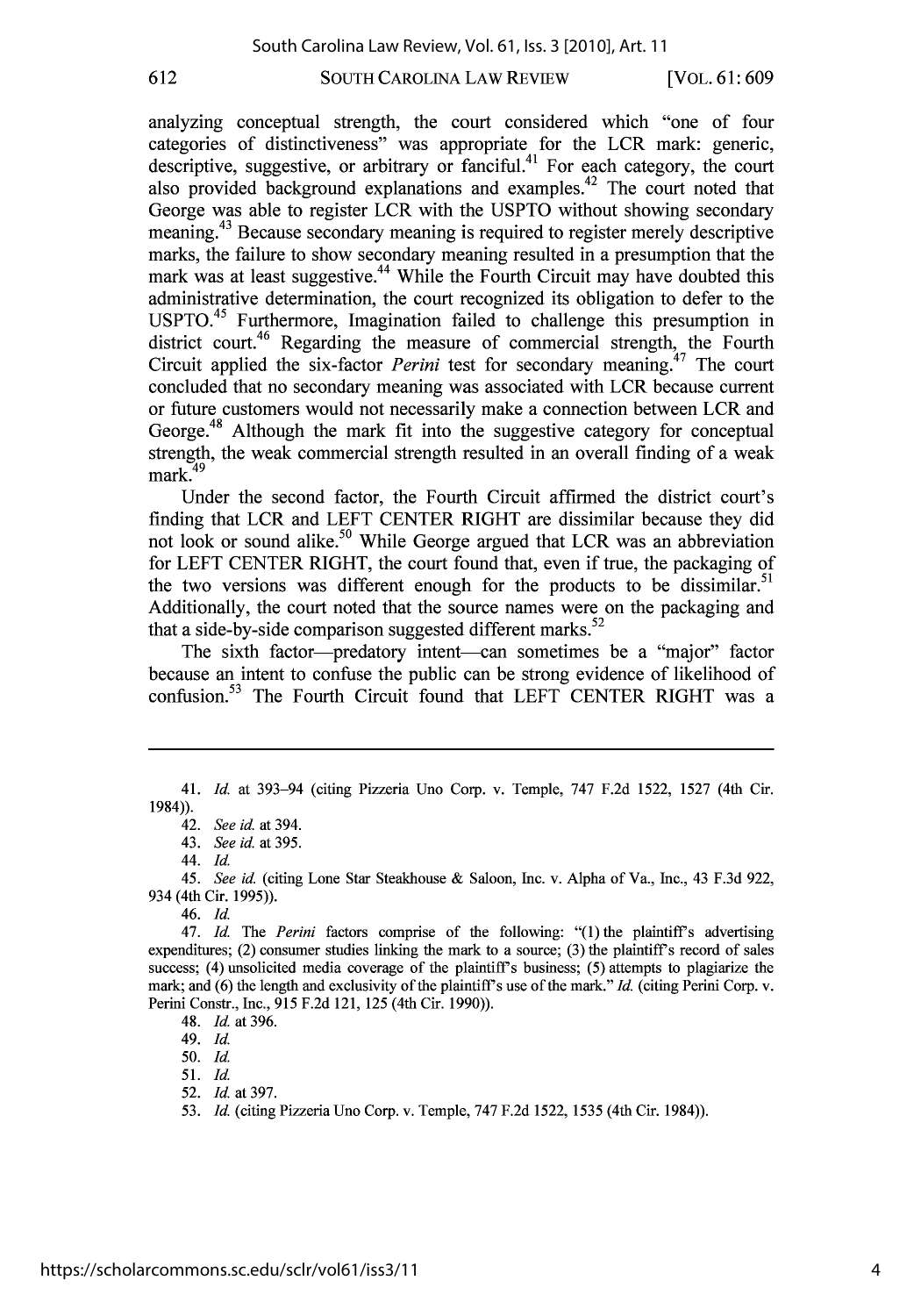## 2010] *GEORGE & Co., LLC V. IMA GINATION ENTERTAINMENTLTD.* 613

description of the game and that Imagination did not adopt it for the purpose of causing confusion with LCR.<sup>54</sup> Of particular interest to the court was the fact that a **"TM"** followed only the Rolling Dice Design on George's package; similarly, on the package, George placed a notification that only LCR was a trademark of George.<sup>55</sup> Nothing on the package suggested George was claiming trademark rights in LEFT CENTER RIGHT.<sup>56</sup> In general, the court saw Imagination's use of LEFT CENTER RIGHT as "an intent to compete" and "not an intent to infringe."<sup>57</sup> Also worthy of mention, the court found that Imagination's failure to conduct a trademark search or retain counsel was irrelevant because awareness of a competitor's goods is different from intent to confuse the consuming public.  $\frac{64}{58}$ 

Finally, the court considered the most important factor—actual confusion.<sup>59</sup> Here, there was no survey evidence of actual confusion.<sup>60</sup> Instead, at trial, George presented testimony of only four individual instances of actual confusion.<sup>61</sup> These involved toy store owners and managers who believed George had authorized, by license, the LEFT CENTER RIGHT version of the game as well as consumers who believed George was the marketer and seller of LEFT CENTER RIGHT. $62$  Both the district court and the Fourth Circuit found this testimony to be *"de minimis* evidence of actual confusion."<sup>63</sup> George sold approximately 500,000 LCR games each year; the court found that four instances of confusion out of 500,000 games sold was *de minimis* and determined this factor to strongly favor Imagination.<sup>64</sup>

The Fourth Circuit noted that while some factors favored George and some factors favored Imagination, actual confusion—the most important—greatly helped Imagination's case.<sup>65</sup> The court noted:

This factor, along with the weakness of the LCR mark, the lack of similarity between the two marks, and the lack of predatory intent, leads to the inescapable conclusion that there is no likelihood of confusion as

54. **Id.**

*<sup>55.</sup>* **Id.**

<sup>56.</sup> *Id.*

<sup>57.</sup> *Id.*

<sup>58.</sup> *Id.* at 398 (quoting Luigino's, Inc. v. Stouffer Corp., 170 F.3d 827, 831 (8th Cir. 1999)).

<sup>59.</sup> **Id.** 60. *See id.* at 398-99.

<sup>61.</sup> *Id.*

<sup>62.</sup> **Id.**

<sup>63.</sup> *Id.* at 399.

<sup>64.</sup> *Id.* (citing Petro Stopping Ctrs., L.P. v. James River Petrol., Inc., 130 F.3d 88, 95 (4th Cir. 1997)).

*<sup>65.</sup> Id.* at 400.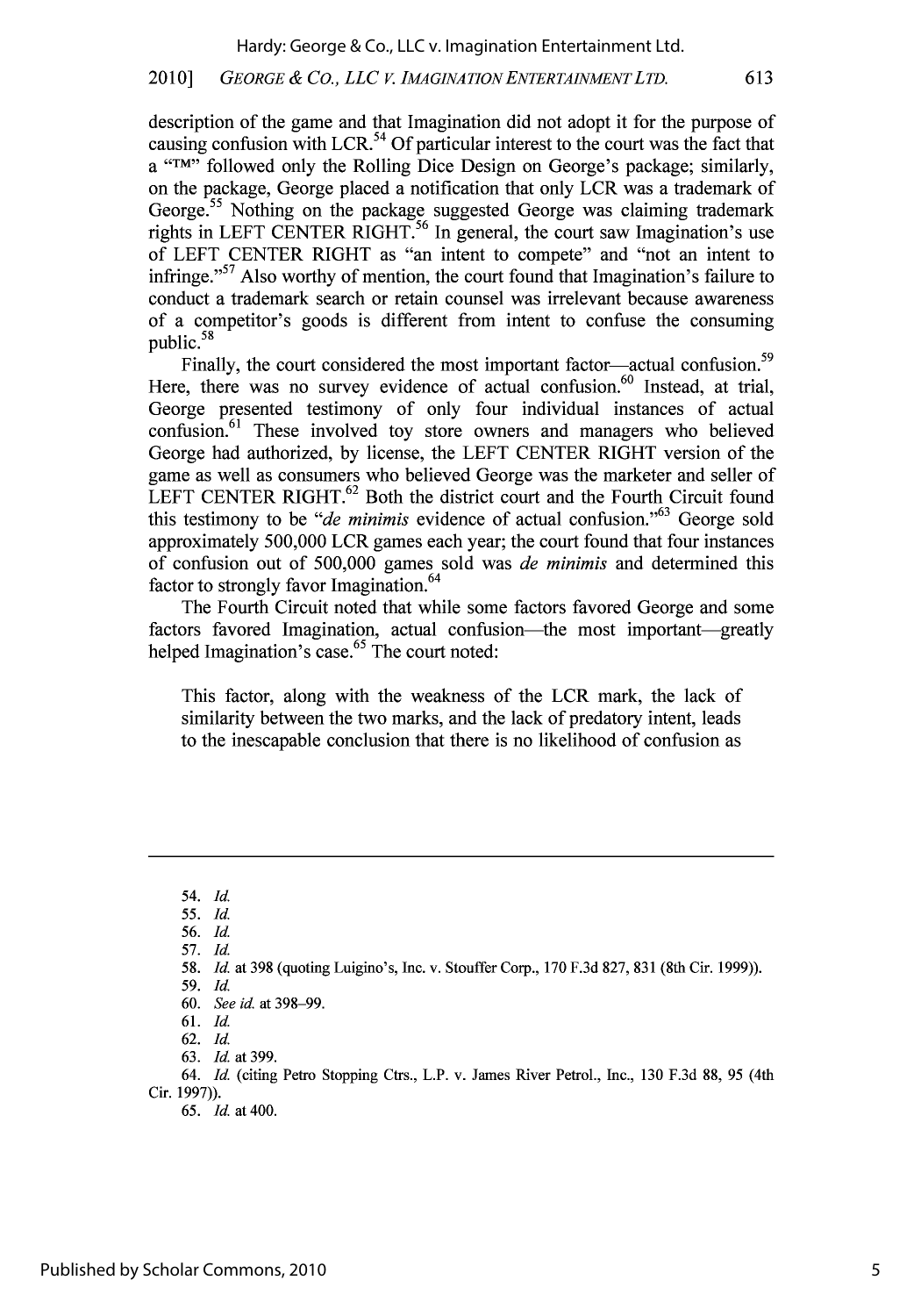**SOUTH CAROLINA LAW** REVIEW

a matter of law between Imagination's use of LEFT CENTER RIGHT **<sup>66</sup>** and George's use of LCR.

Additionally, the court pointed out that it was unaware of any case that survived summary judgment when each of these four factors weighed against the plaintiff.<sup>67</sup> While the Fourth Circuit did not explicitly hold that when all four factors favor a defendant there can never be a finding of likelihood of confusion, it appears the court will be reluctant to ever do otherwise.<sup>68</sup>

After concluding there was no likelihood of confusion with LCR and therefore no infringement, the Fourth Circuit next considered George's claim that Imagination infringed George's rights in LEFT CENTER RIGHT.<sup>69</sup> While George argued that its rights in LEFT CENTER RIGHT originated from its use in the pre-1992 packaging, the district court ruled that George had abandoned the mark when it began exclusively using LCR.<sup>70</sup> The court reviewed the elements for abandonment: "(1) non-use by the legal owner; and (2) no intent to resume use in the reasonably foreseeable future by the legal owner."<sup>71</sup> Additionally, three consecutive years of non-use creates a presumption of no intent to resume use.<sup>72</sup> Although George ceased using the LEFT CENTER RIGHT mark on the packaging in 1992, it offered three arguments to explain why the mark had not been abandoned.<sup>73</sup>

George first argued that the Tagline and Arrows Design, which each contained the words "Left," "Center," and "Right," was sufficient to meet the continuous use requirement.<sup>74</sup> However, the court rejected this argument because the Tagline and Arrows Design were not using LEFT CENTER RIGHT as marks.<sup>75</sup> To provide support for this decision, the court noted that a "TM" was not placed after either the Tagline or the Arrows Design on the packaging and that they were descriptive in that they informed consumers how they should play the game but were not indicative of the source of the game.<sup>76</sup> In summary, the court found that George used the Tagline and Arrows Design as "slogans or advertisements" but not marks.<sup>77</sup> While slogans are not necessarily barred from also being marks, these slogans were not serving "such a dual function."<sup>78</sup>

**66.** *Id.*

67. *See* id.

**68.** *See* id.

69. **Id.**

**70. Id.** at 400-01.

71. **Id.** at 401 (citing Emergency One, Inc. v. Am. FireEagle, Ltd., 228 F.3d 531, 535 (4th Cir. 2000)).

72. **Id.** (citing *Emergency One,* 228 F.3d at 536).

73. **Id.**

74. **Id.**

75. **Id.**

76. **Id.**

77. **Id.**

78. **Id.** (citing MicroStrategy Inc. v. Motorola, Inc., 245 F.3d 335, 343 (4th Cir. 2001)).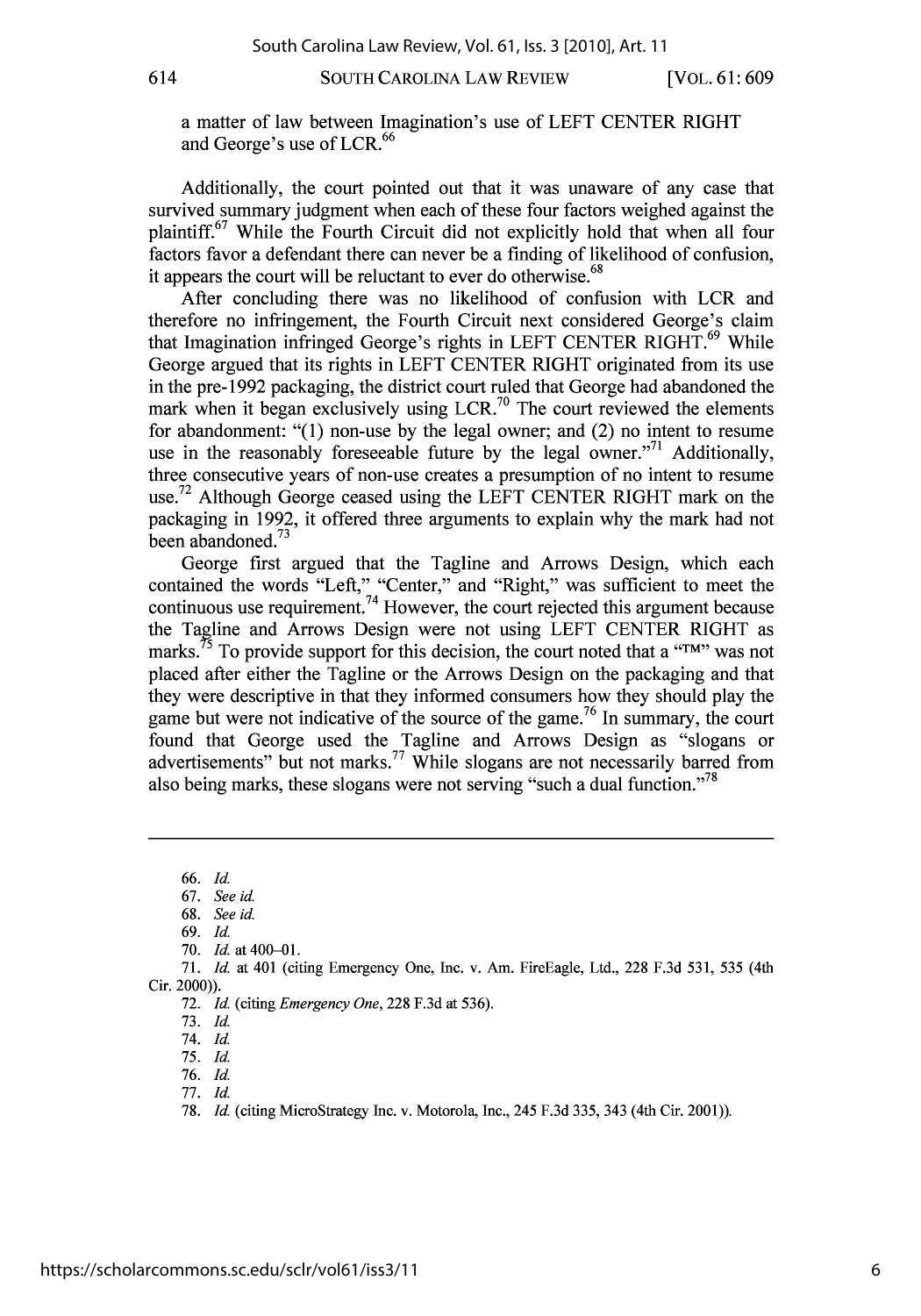#### 2010] *GEORGE & CO., LLC V. IMAGINATIONENTERTAINMENTLTD.* 615

The second argument George made supporting continued use of the mark was that "LCR is an abbreviation of LEFT CENTER RIGHT" and therefore the original mark was still in use.<sup>79</sup> First, the court pointed out that for such an argument to be successful, George would need the right to "tack" its use of LEFT CENTER RIGHT from 1983 to 1991 to its exclusive use of LCR beginning in  $1992$ <sup>80</sup> Tacking is allowed in only very narrow circumstances where "the previously used mark is 'the legal equivalent of the mark in question or indistinguishable therefrom' such that consumers 'consider both as the same mark."<sup>81</sup> The fact that two marks may be "confusingly similar" is not sufficient in itself.<sup>82</sup> Here, the court determined that "LCR and LEFT CENTER RIGHT [were] not confusingly similar" because they did not look or sound alike.<sup>83</sup> When refusing George the right to tack, the court cited two cases where tacking was denied. $84$  In one case, the court did not allow tacking because a change in capitalization created sufficient differences; $85$  in another, the court disallowed tacking because of the shortening of a longer phrase.<sup>86</sup>

George made one last attempt to demonstrate continued use of the LEFT CENTER RIGHT mark by arguing that employees of George had verbally used it since 1983 in marketing and through interactions with customers.<sup>87</sup> It appears that the Fourth Circuit had never heard such an argument before, and it could find no case law supporting this idea of obtaining or maintaining trademark rights solely through verbal use.<sup>88</sup> The court appeared very wary of accepting this proposition: "Embracing such a verbal use doctrine would open the door to all varieties of claims where a party took no steps to use a mark on packaging to identify it as the source of the goods to potential customers."<sup>89</sup> In explicitly rejecting this proposal, the court found support in a 2001 Fourth Circuit case.<sup>9</sup> The court cited *MicroStrategy Inc. v. Motorola, Inc.91* for the propositions that marks should be "readily apparent and recognizable without extended analysis or research<sup> $\frac{92}{2}$ </sup> and that the public should not have to "browse through a group of words, or scan an entire page in order to decide that a particular word, separated

80. **Id.**

81. *Id.* (quoting Van Dyne-Crotty, Inc. v. Wear-Guard Corp., 926 F.2d 1156, 1159 (Fed. Cir. 1991)).

82. *Id.* (quoting *Van Dyne Crotty, Inc.,* **926** F.2d at 1159) (internal quotation marks omitted). 83. **Id.**

84. *Id.*

85. *Id.* (citing Data Concepts, Inc. v. Digital Consulting, Inc., 150 F.3d 620, 623-24 (6th Cir. 1998)).

86. *Id.* (citing *Van Dyne Crotty, Inc.,* 926 F.2d at 1160).

87. *Id.* at **401.**

88. *See id.* at 402.

89. **Id.**

90. *Id.* (citing MicroStrategy Inc. v. Motorola, Inc., 245 F.3d 335, 341 (4th Cir. 2001)).

91. 245 F.3d 335 (4th Cir. 2001).

92. *George & Co., LLC,* 575 F.3d at 402 (quoting *MicroStrategy Inc.,* 245 F.3d at 342) (internal quotation marks omitted).

<sup>79.</sup> *Id.* at 402.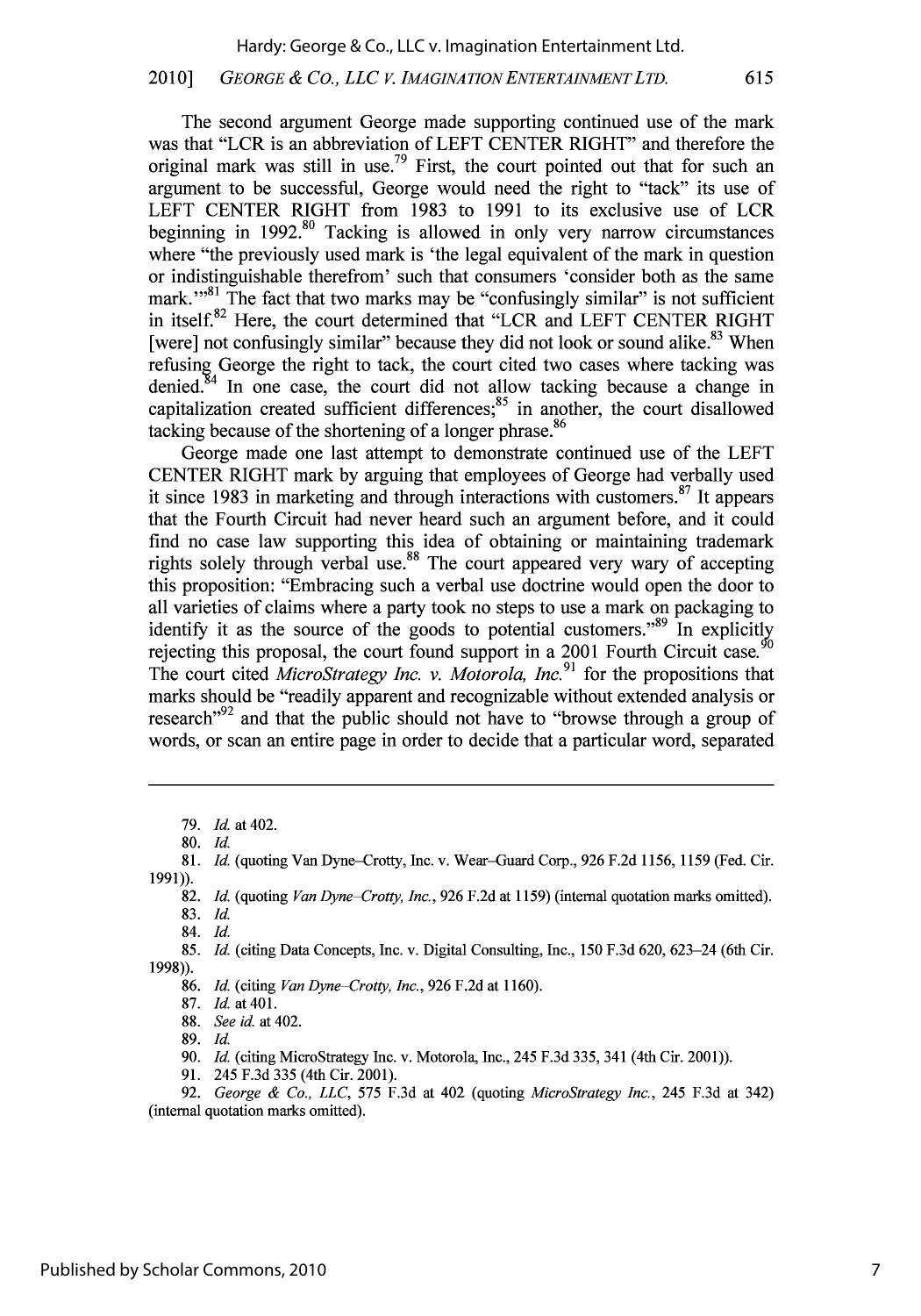616

SOUTH CAROLINA LAW REVIEW

[VOL. **61 : 609**

from its context, may or may not be intended, or may or may not serve to identify the product."<sup>53</sup> Therefore, it would be unreasonable to expect the public to know what terms employees of a seller use verbally as a mark both internally and with customers.<sup>94</sup> Additionally, a federal statute requires that, in the case of goods, marks must be attached to the goods or their containers, displays, tags, or labels.<sup>95</sup>

George made one last argument in hopes of convincing the court that it held rights in LEFT CENTER RIGHT. The public use doctrine allows for public use of an abbreviation or nickname of a mark to substitute for markholder use.<sup>96</sup> Here, George argued that the public had used LCR as well as LEFT CENTER RIGHT to refer exclusively to George's product. <sup>97</sup> However, the court was quick to point out that the public use doctrine has a very limited scope and is usually reserved for abbreviations and nicknames coined by the public.<sup>98</sup> George was actually trying to use the doctrine in reverse by hoping to gain protection in an elongation of the LCR mark.<sup>99</sup> The court rejected this proposed expansion of the doctrine primarily for the reason that an elongation does not add distinctiveness to an owner's mark like abbreviations and nicknames do.<sup>100</sup> The court's secondary reasons for rejecting George's public use doctrine argument were that George was using it as a "back-door means of obtaining trademark protection to a mark that is not even protectable" and that markholders can lose rights in marks obtained through the public use doctrine if they refuse to use them, as did George. $101$ 

The interesting facts of *George & Co., LLC v. Imagination Entertainment Ltd.* provided the Fourth Circuit with an opportunity to explain clearly the state of trademark law in the circuit. The wide range of issues explored in the opinion include likelihood of confusion and the nine-factor test, abandonment, secondary meaning, tacking, and the public use doctrine. Also, because of the unique facts, this case is a great example of trademark infringement in the context of packaging. Most importantly, however, the court took advantage of the opportunity to build upon existing case law. When applying the likelihood of confusion test, the court appears to have suggested that it may be enough for a finding of no likelihood of confusion as a matter of law when actual confusion, predatory intent, and similarity of marks are all absent and the plaintiff's mark is

99. *Id.* at 403-04.

<sup>93.</sup> *Id.* (quoting *MicroStrategy Inc.,* 245 F.3d at 341) (internal quotation marks omitted).

*<sup>94.</sup> See id.* (citing *MicroStrategy Inc.,* 245 F.3d at 341-42).

*<sup>95.</sup> Id.* at 402-03 (citing 15 U.S.C. § 1127 (2006)).

*<sup>96.</sup> See id.* at 403 (citing Nat'l Cable Television Ass'n, Inc. v. Am. Cinema Editors, Inc., 937 F.2d 1572, 1577 (Fed. Cir. 1991)).

<sup>97.</sup> *See id.*

<sup>98.</sup> *Id.* (citing Peter M. Brody, *What's in a Nickname? Or, Can Public Use Create Private Rights?,* 95 TRADEMARK REP. 1123, 1158-62 (2005)).

<sup>100.</sup> *See id.*

<sup>101.</sup> *Id.* at 404.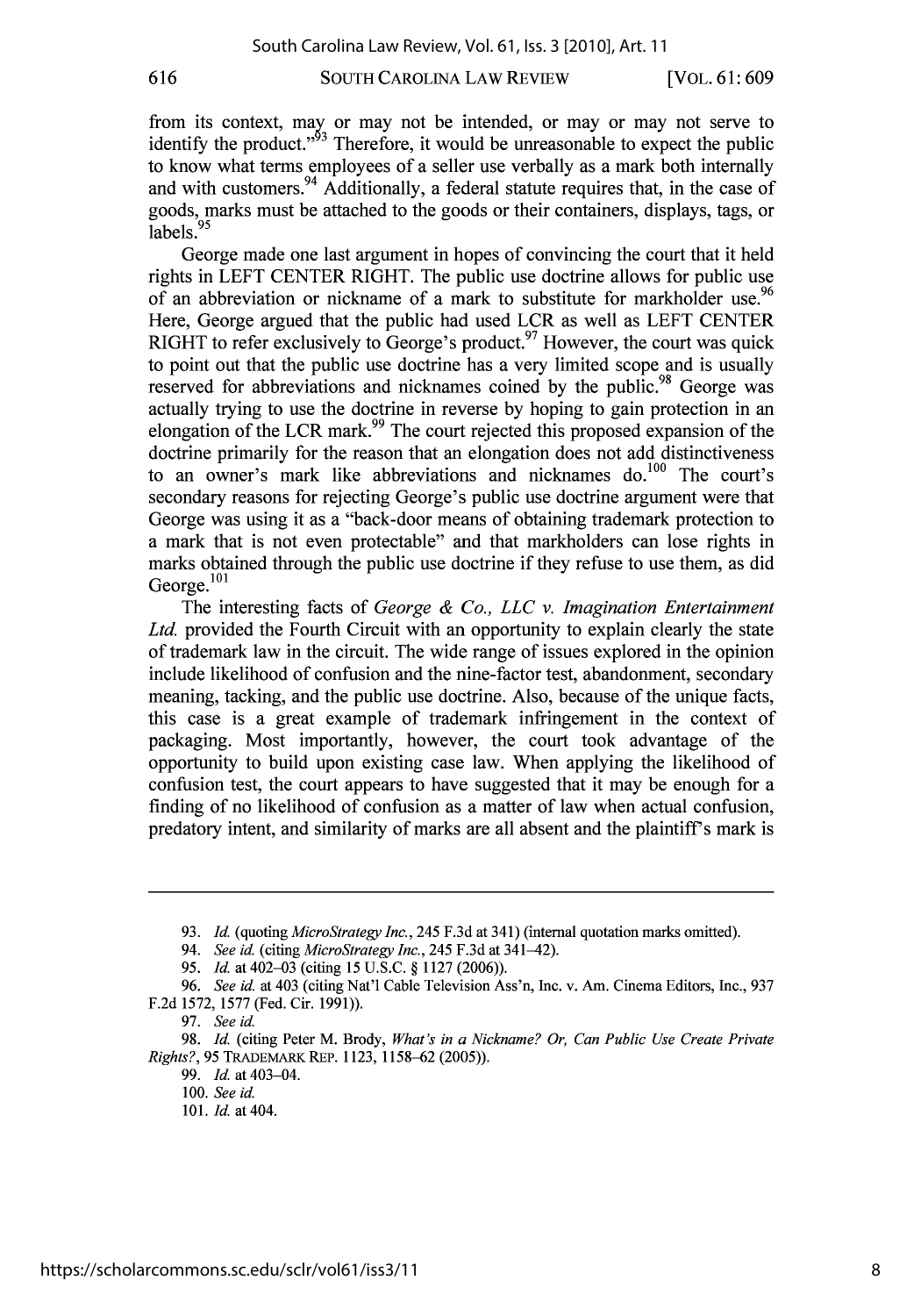## 2010] *GEORGE & CO., LLC V. IMAGINATIONENTERTAINMENTLTD.* 617

weak. <sup>1</sup> 02 Building on *MicroStrategy,* the Fourth Circuit explicitly rejected the idea of obtaining or maintaining trademark rights solely through verbal use.<sup>103</sup> Finally, the court was extremely wary of allowing the public use doctrine to apply in reverse to the elongation of an existing mark  $^{104}$ 

**Steven K. Hardy** 

<sup>102.</sup> *See id.* at 400.

<sup>103.</sup> *See id.* at 402-03 (citing *MicroStrategy Inc.,* 245 F.3d at 341).

<sup>104.</sup> *See id.* at 403-04.